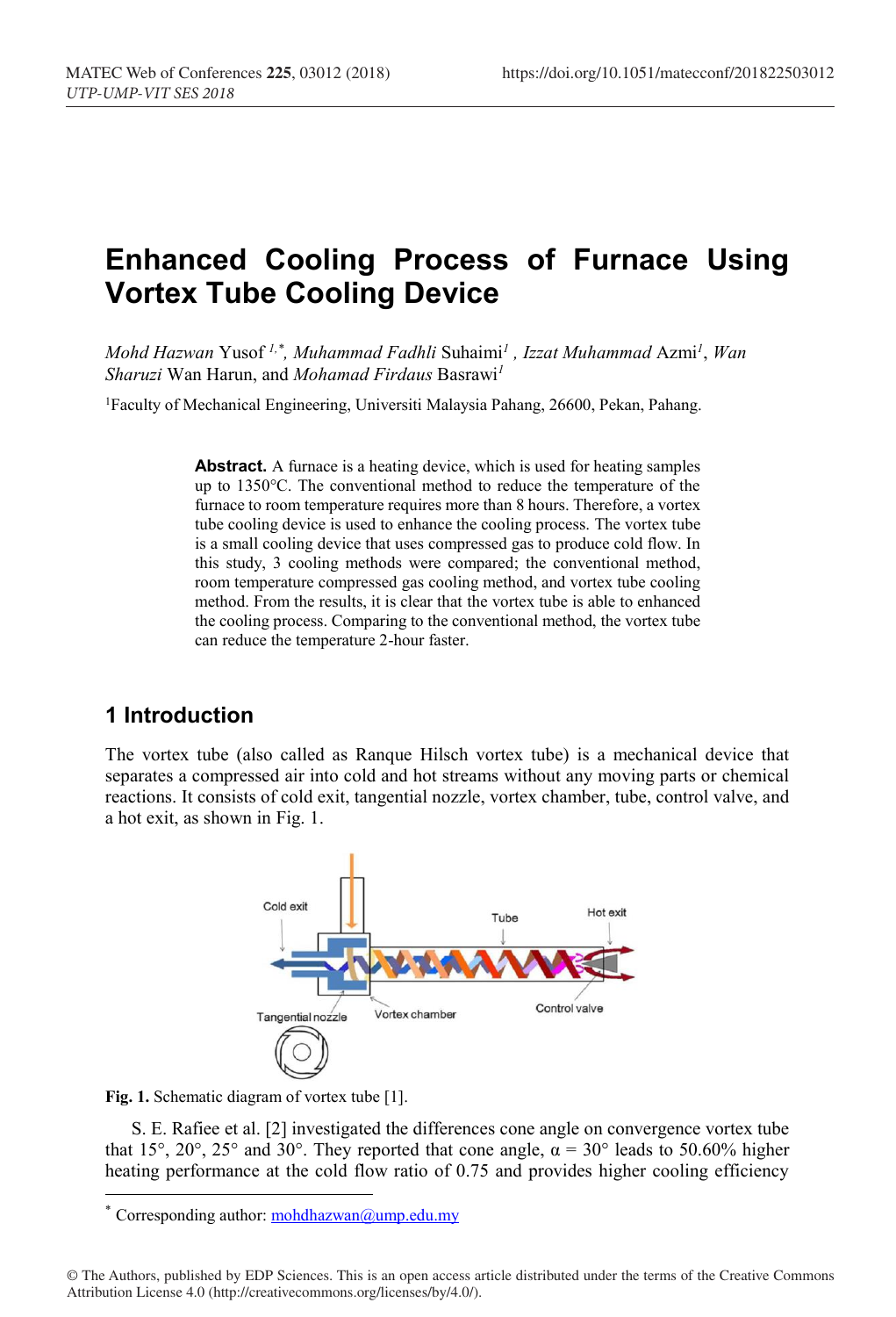which is 43.76%. G. S. Kumar et al. reported that the best cone angle is  $20^{\circ}$  [3]. However, S. E. Rafiee et al. [2] reported the cone angle,  $\alpha = 30^{\circ}$  is the best cone angle. K. Devade and A. Pise [4] studied the effect of cone angle 30°, 45°, 60° and 90° in their experiment. From their study, they reported that angle of 45° is the best cone angle because it gives maximum cooling effect while for 60° angle provided the better heating effect. B. Markal et. al. [5] investigated four different cone angle,  $\alpha = 30^{\circ}$ ,  $45^{\circ}$ ,  $60^{\circ}$ ,  $90^{\circ}$ . It observed that the effect of the cone angle on the performance changes depends to the value of the length to inner diameter ratio, L/D. The result shows that the smaller angle is better to use in order to improve the performance of the vortex tube with smaller L/D. However, Y. Xue and M. Arjomandi reported different results [6]. They studied various numbers of cone angle which is 2.5°, 3.8°, 4.8°, 6.7°, 8.6, 12.3°, 17.9°, 23.1°. In this study, the inlet pressure was varied from 2 until 4 bar to determine the optimum angle. From this figure, it is understood that the highest cooling efficiency obtained at 4 bar with a cone angle of 2.5°.

K. Devade and A. Pise [4] investigated the cold diameter to inner diameter ratio, d/D of 0.36, 0.43 and 0.50. The inner diameter, D is 14mm. From their study, it can be understood that the  $d/D = 7$ mm has the highest COP (0.18) when the inlet pressure is 5 bars. S. U. Nimbalkar and M. R. Muller [7] studied the energy flux separation of the vortex tube. It can be understood that at 60% of cold fraction regardless of diameter ratio and inlet pressure is the maximum performance. The highest energy flux separation achieves when the d/D is 0.50 within the cold fraction 60% to 80%. From these research, it is clear that 0.50 of diameter ratio is the optimum value of the cold exit diameter.

A furnace can produce a high-temperature heating area up to 1350°C. A conventional method to reduce the temperature until 30°C usually takes more than 8 hours. Therefore, in this study, the vortex tube cooling device is used to reduce the high-temperature furnace. Three methods of the cooling process will be compared, and the cooling rate and time consumption will be clarified.

### **2 Methodology**

#### **2 1 Furnace**

The furnace that was used in this experiment is shown in

#### **Fig.** 2**. The specifications of the furnace are shown in**

Table 1. The furnace was heated until the temperature reached 1350°C. The cooling process was conducted through three cooling methods, which will be explained in details later in subsection 0.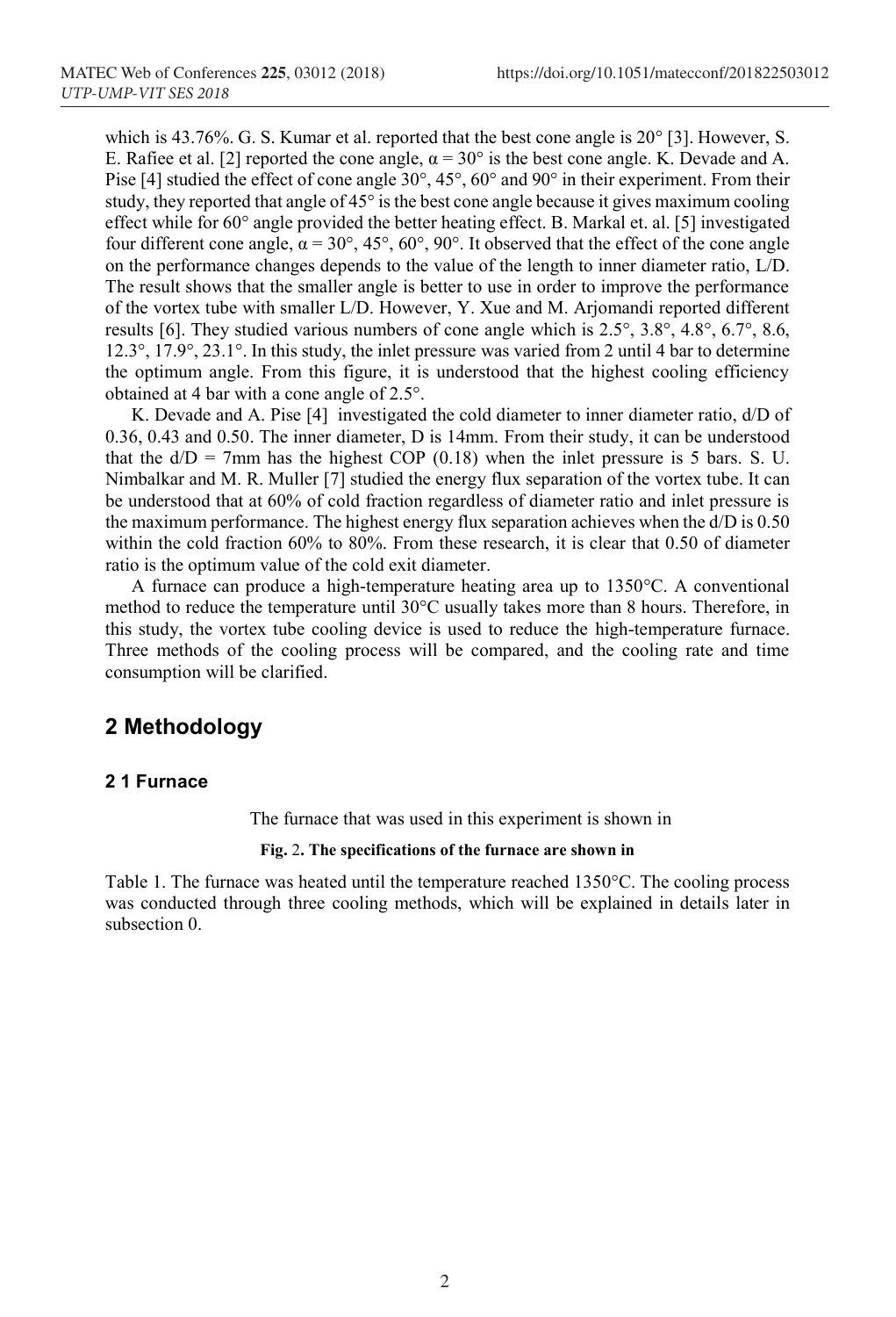

**Fig. 2.** Furnace used in the experiment.

| Model                    | HTF-14/200-5        |
|--------------------------|---------------------|
| Serial NO                | 0339/15             |
| Temperature measurement  | Thermocouple Type-R |
| Date of manufactured     | January 2015        |
| Max Temperature          | 1400°C              |
| Max constant temperature | 1350°C              |
| Power                    | 240VAC/1P 50HZ      |

| <b>Table 1</b> Furnace specifications. |  |
|----------------------------------------|--|
|----------------------------------------|--|

#### **2.2 Vortex tube**

The vortex tube is shown in Fig. 3. This vortex tube was manufactured by a company in China. It is made from stainless steel and has a length of 15 cm. The compressed air inlet, cold flow outlet and hot flow outlet are shown in this figure, respectively. In this research, the cold flow that exits through the cold flow outlet was connected to the high-temperature furnace to reduce its temperature. This process is one of the three cooling methods.

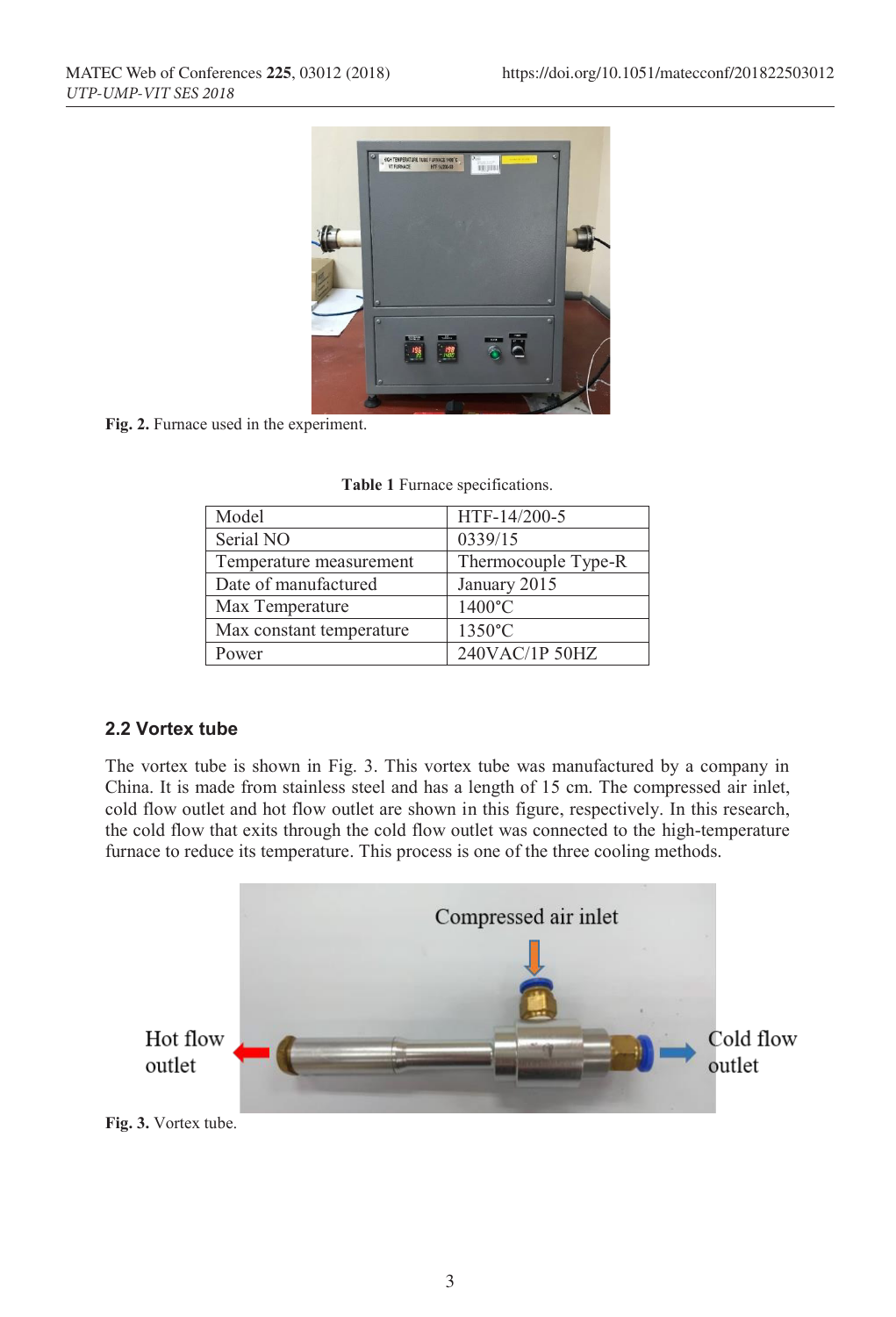#### **2.3 Cooling methods and apparatus setup**

In this research, three cooling methods were applied, and the performance of the methods was compared. The three cooling methods are named Conventional method, Non-VT and VT, respectively. The details are shown in Table 2. For the conventional method, the heated furnace was leaved to be cooled naturally by the ambient air until the temperature drop to 30°C. For Non VT and VT cooling method, an apparatus was connected to the furnace, as shown in Fig. 4. The pressure of compressed air from the compressor was regulated by a pressure regulator. Then, the flow was controlled by the control valve to flow through the vortex tube (VT flow) or not (Non VT flow). The mass flow rate and the flow temperature of the flow that enters the furnace was measured by a flow meter and thermocouple Type-K, respectively. The temperature of the furnace was measured and displayed by thermocouple Type-R and temperature display, respectively. These two devices are a built-in device of the furnace. To determine the optimum setup of the cooling process, the cold flow mass flow rate and inlet pressure for Non VT and VT cooling method were varied at 60, 80, 100 lpm and 4, 5, 6 bar, respectively, as shown in Table 2.

| N <sub>0</sub> | Cooling      | Description      | Type of gas | <b>Mass</b> | Inlet       | Temperature |
|----------------|--------------|------------------|-------------|-------------|-------------|-------------|
|                | method       |                  |             | flow rate   | pressure    |             |
|                |              |                  |             | (lpm)       | (gage; bar) |             |
| $\overline{1}$ | Conventional | Furnace is       | Ambient air | $\theta$    | $\theta$    | Room        |
|                | method       | leaved to be     |             |             |             | temperature |
|                |              | cooled           |             |             |             |             |
|                |              | naturally by     |             |             |             |             |
|                |              | the ambient      |             |             |             |             |
|                |              | air.             |             |             |             |             |
| $\overline{2}$ | Non VT       | Room             | Compressed  | 60, 80,     | 4, 5, 6     | Room        |
|                |              | temperature      | air         | 100         |             | temperature |
|                |              | compressed air   |             |             |             |             |
|                |              | is injected into |             |             |             |             |
|                |              | the furnace.     |             |             |             |             |
| 3              | <b>VT</b>    | Cold flow        | Compressed  | 60, 80,     | 4, 5, 6     | Cold flow   |
|                |              | from vortex      | air         | 100         |             | temperature |
|                |              | tube is          |             |             |             |             |
|                |              | injected into    |             |             |             |             |
|                |              | the furnace.     |             |             |             |             |

|  | Table 2 Cooling methods comparison. |
|--|-------------------------------------|
|  |                                     |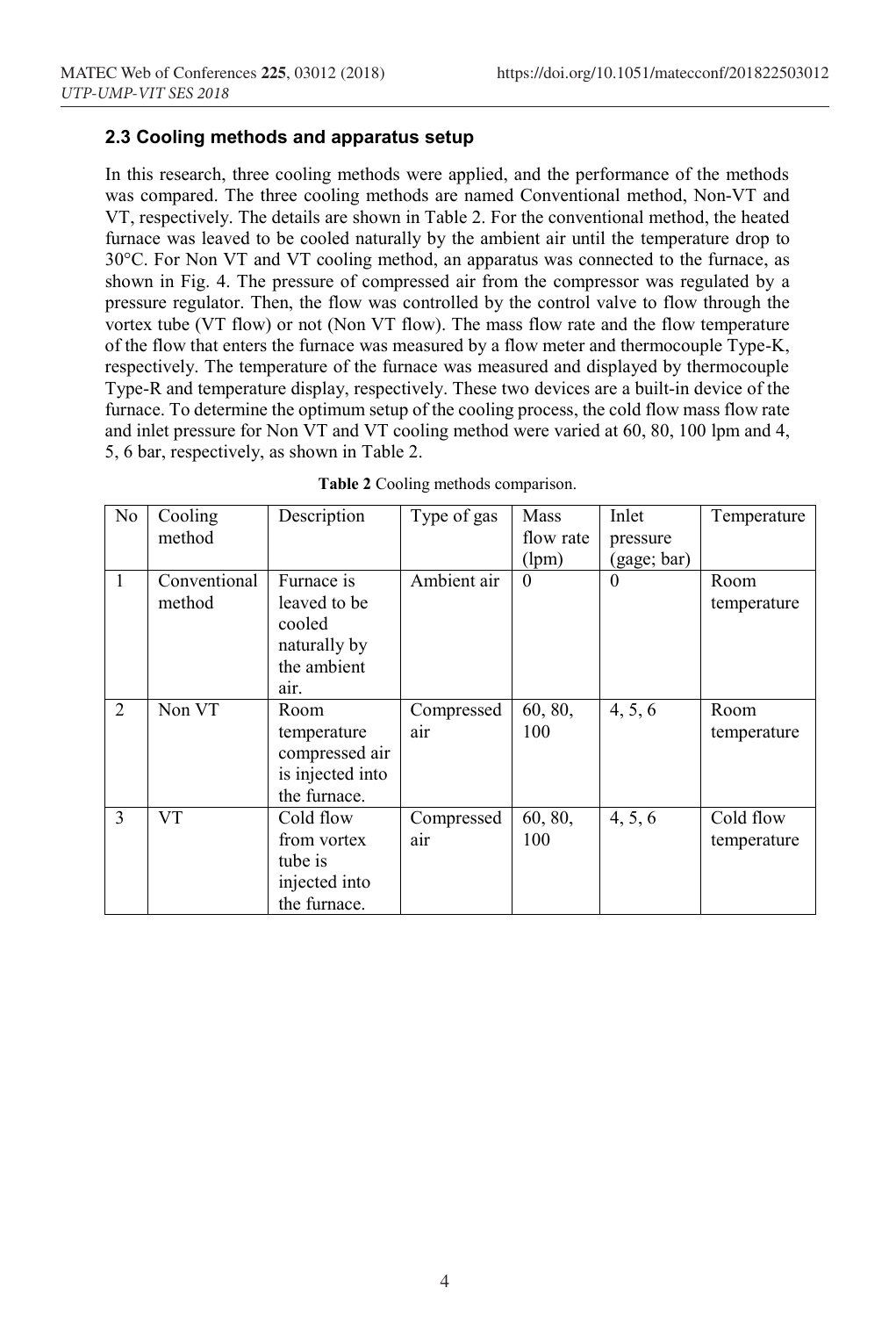

**Fig. 4.** Schematic diagram of the experimental setup for Non-VT and VT cooling methods.

#### **2.4 Governing equations**

To measure the performance of vortex tube, a temperature difference between the inlet and cold outlet was used, as shown in Eq. (1).

$$
\Delta T_c = T_c - T_i \, [^{\circ}C]
$$
 (1)

Here,  $T_c$  is the cold flow temperature, and  $T_i$  is the inlet temperature.

Eq. (2) was used to measure the cooling rate. Here,  $T_n$  represents the temperature at n reading point, and  $T_{n+1}$  represents the temperature at  $n+1$  reading point, which is 20 minutes after the temperature measurement of *Tn*.

$$
\dot{C} = \frac{T_n - T_{n+1}}{20} \left[ \, ^\circ \text{C/min} \right] \tag{2}
$$

### **3 Results and discussions**

#### **3.1 Performance of vortex tube**

The performance of vortex tube is measured using the temperature difference between the inlet temperature and cold flow temperature. In this research, the inlet pressure and cold flow mass flow rate were varied at 60, 80, 100 lpm and 4, 5, 6 bar, respectively. The result for the temperature differences is shown in Fig. 5. From this figure, it is clear that increasing the cold flow mass flow rate increases the temperature difference, i.e. the lower temperature of cold flow is generated. Likewise, increasing the inlet pressure increases the temperature differences. Inlet pressure of 6 bar and cold flow mass flow rate of 100 lpm produces the maximum temperature differences (-7.23°C).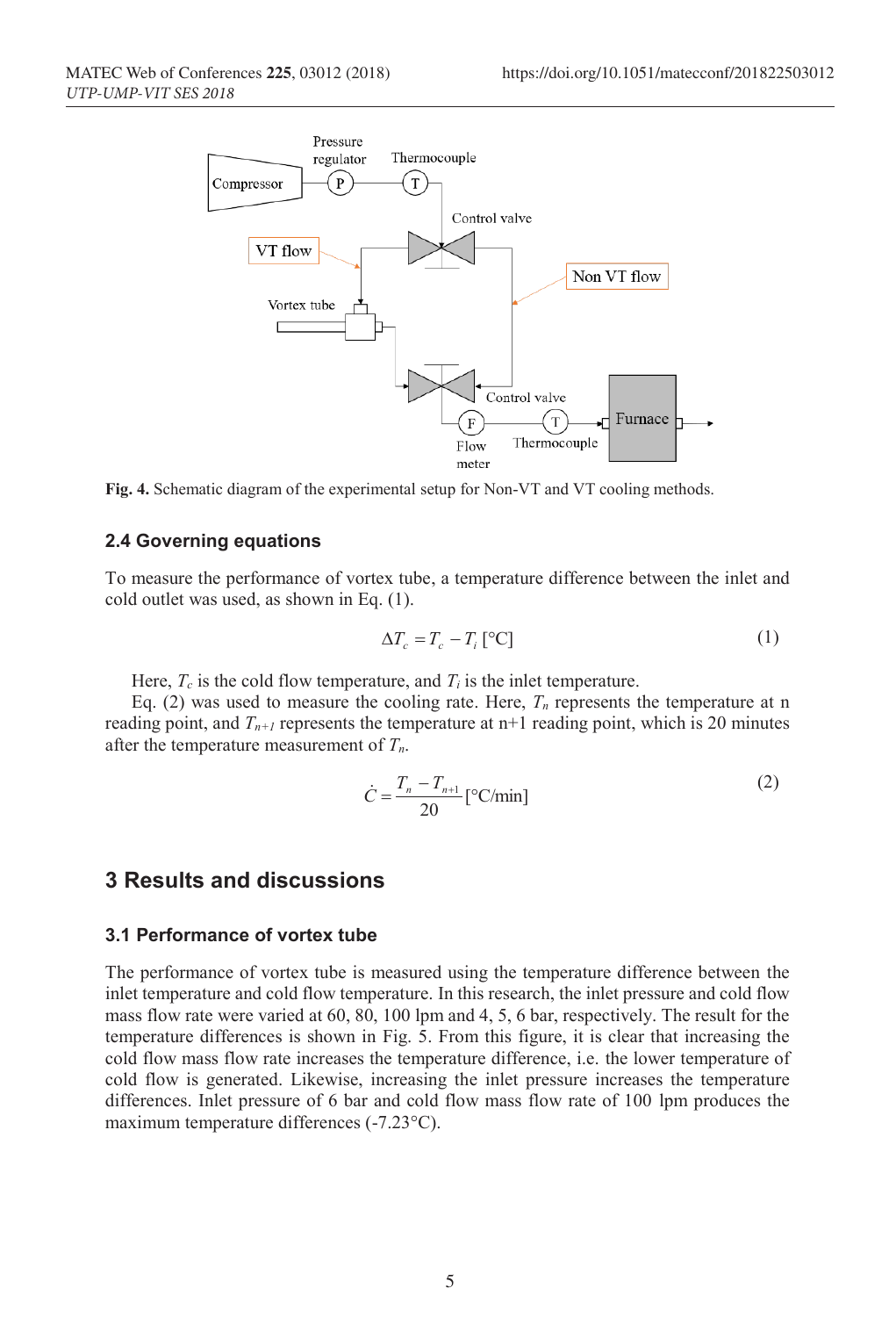

**Fig. 5.** Cold temperature difference,  $\Delta T_c$  for all parameters.

#### **3.2 Furnace temperature and cooling rate**

As mentioned above, the inlet pressure and mass flow rate were varied at 60, 80, 100 lpm and 4, 5, 6 bar, respectively. For comparison purpose, only the inlet pressure of 6 bar and mass flow rate of 100 lpm will be discussed. The overall results will be discussed in subsection 0.

Fig. 6 (a) and (b) shows the effect of cooling methods on the furnace temperature and cooling rate, respectively. As can be seen from Fig. 6 (a), the furnace temperature significantly drop when Non-VT and VT cooling methods were used. Comparing with the conventional method that has no air flow, the air flow from Non-VT and VT enhanced the heat transfer process. This allows the heat from the furnace is absorbed by the air flow, and exits the furnace. The VT cooling method reduces the furnace temperature faster than Non-VT cooling method due to the lower air flow temperature. From Fig. 5, when the inlet pressure is 6 bar and the air flow is 100 lpm, VT produced 7.23°C lower temperature than the Non-VT. From Fig. 6 (b), it is clear that the VT cooling method produces the highest cooling rate in the first 20 minutes. At  $t = 80$  minutes, the conventional method had the highest cooling rate. This is due to the furnace temperature was still high comparing to Non-VT and VT, which results in a higher temperature difference between the furnace and ambient. At *t* = 260 minutes, the cooling rate of Non VT and VT is almost 0. This shows that the furnace temperature is constant and almost equal to the ambient temperature.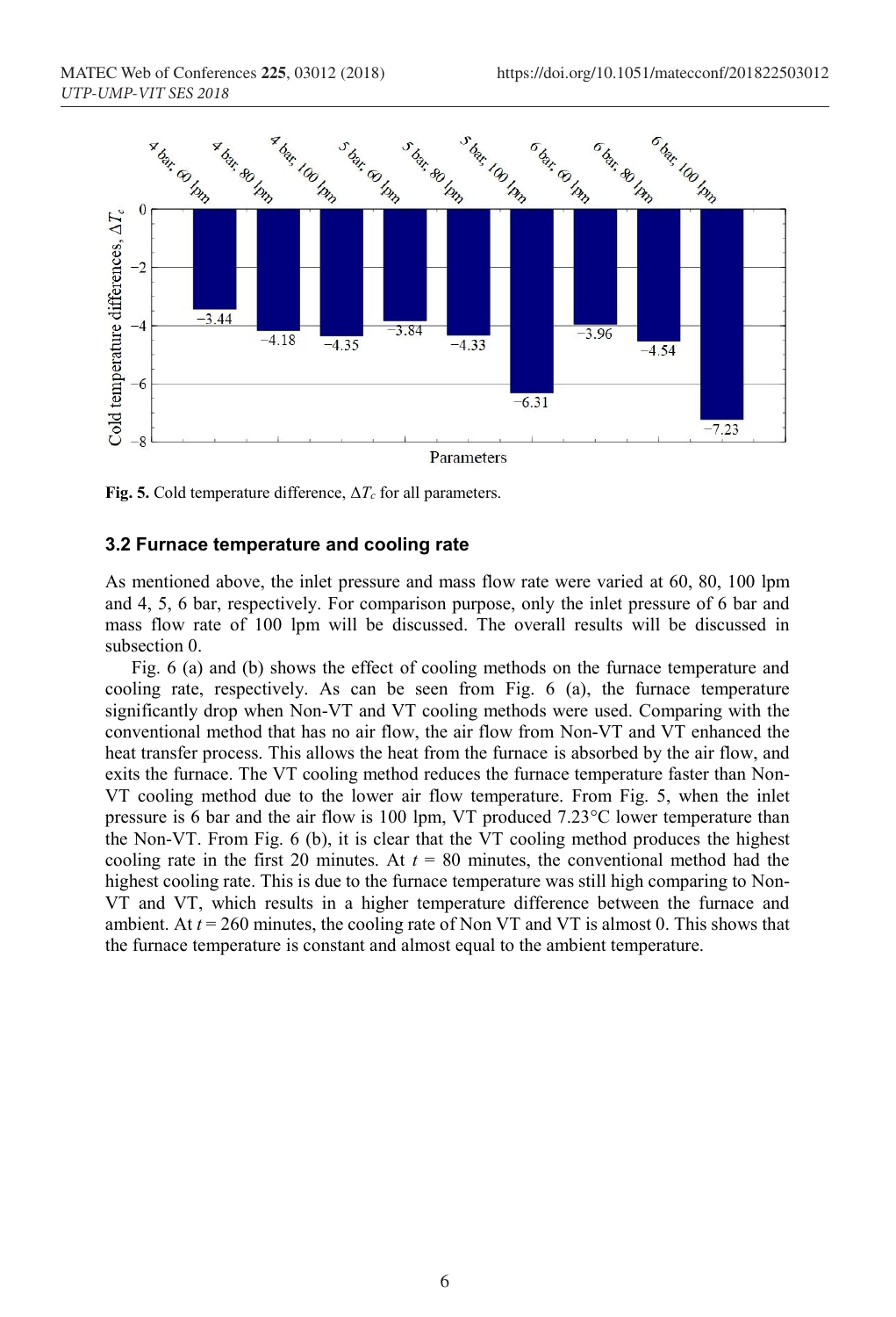

**Fig. 6.** Comparison of cooling methods; (a) Furnace temperature, (b) Cooling rate.

#### **3.3 Overall results for all parameters**

Fig. 7 shows the time required for all cooling methods to reduce the furnace temperature from 1350°C to 30°C. The x-axis represents the parameters of all cooling methods, and the y-axis represents the time taken until the furnace temperature is reduced to 30°C.

From this figure, it can be understood that conventional method requires 580 minutes (9 hours 40 minutes) to reduce the furnace temperature to  $30^{\circ}$ C. The lowest time required was obtained when using VT cooling method at inlet pressure of 6 bar and mass flow rate of 100 lpm, which is 410 minutes (6 hours 50 minutes). Compare to the conventional method, using VT cooling method reduced the cooling time up to 3 hours (170 minutes), which equals to 29.3% of cooling time reduction. It is also clear that increasing the mass flow rate reduces the cooling time for Non VT and VT. Compare to Non VT which use room temperature compressed air, using VT to decrease the compressed air temperature before entering the furnace is proven to be a better cooling method.



Parameters

**Fig. 7.** Overall results for all parameters.